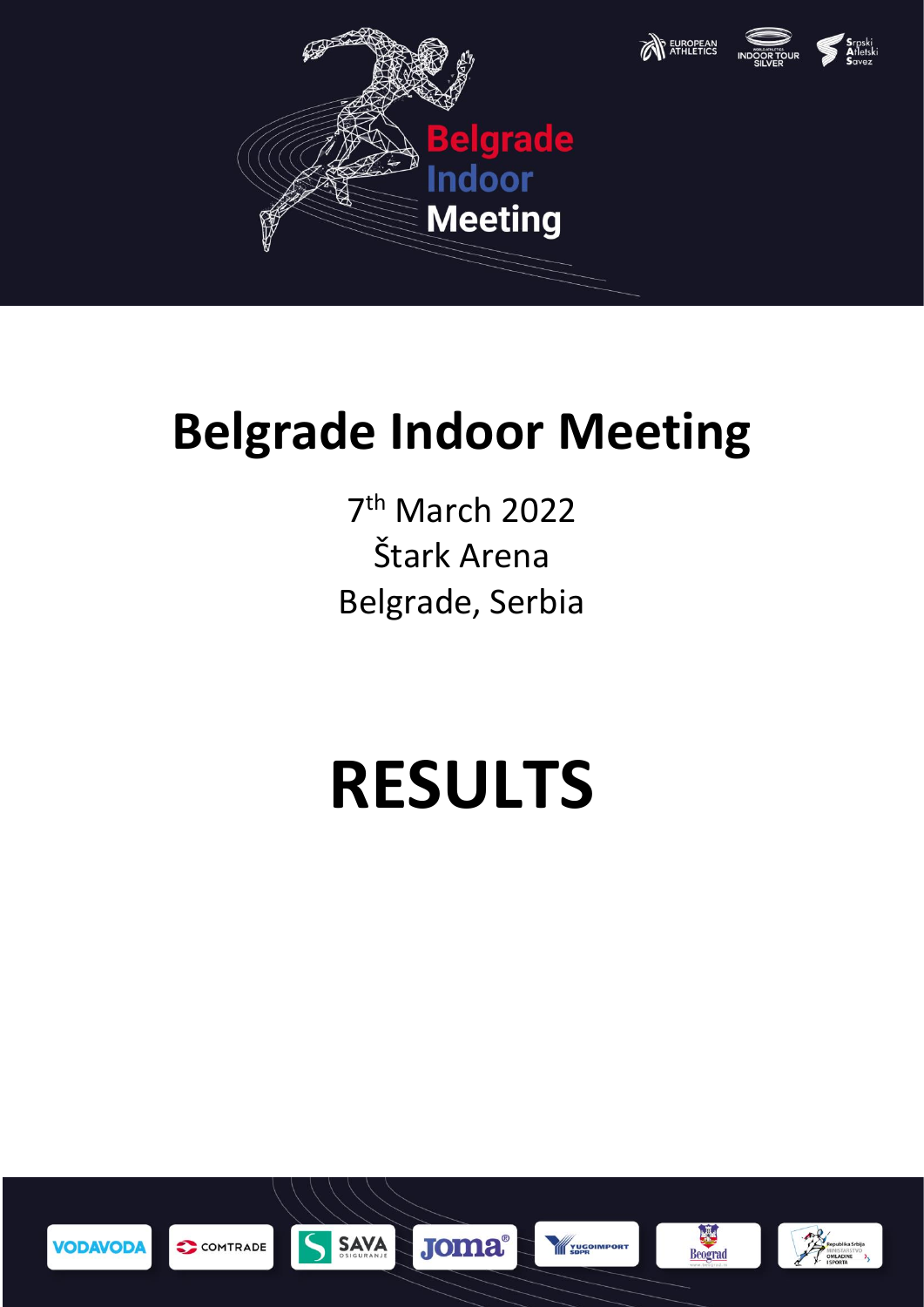| Event / Disciplina |              |              |                 | <b>60 m SEMIFINALS</b>  |             | qualification standard: $3Q + 2q$ |                |               |
|--------------------|--------------|--------------|-----------------|-------------------------|-------------|-----------------------------------|----------------|---------------|
| Women / Žene       |              |              |                 |                         |             |                                   |                |               |
| Lane/Position      | <b>BIB</b>   | <b>Place</b> | <b>Name</b>     | <b>Surname</b>          | <b>Born</b> | <b>Country</b>                    | <b>Results</b> | <b>Points</b> |
| Staza/Pozicija     | startni broj | Plasman      | Ime             | Prezime                 | Godište     | Klub                              | Rezultati      | <b>Bodovi</b> |
|                    |              |              |                 | <b>HEAT 1 / GRUPA 1</b> |             |                                   |                |               |
| 4                  | 162          | 1            | Tatjana         | <b>PINTO</b>            | 1992-07-02  | <b>GER</b>                        | 7.32 Q         | 1111          |
| 6                  | 166          | 2            | Farzaneh        | <b>FASIHI</b>           | 1993-01-03  | IRI                               | 7.38 Q         | 1091          |
| 2                  | 160          | 3            | Milana          | <b>TIRNANIĆ</b>         | 1994-09-01  | <b>SRB-CZB</b>                    | 7.41 Q         | 1081          |
| 3                  | 167          | 4            | <b>Salome</b>   | <b>KORA</b>             | 1994-06-08  | <b>SUI</b>                        | 7.46 g         | 1065          |
| 7                  | 164          | 5            | Alana - Britzin | <b>BERN</b>             | 1994-09-28  | <b>GRE</b>                        | 7.56           | 1032          |
| 8                  | 170          | 6            | Melani          | <b>BOSIĆ</b>            | 2003-09-03  | <b>CRO</b>                        | 7.81           | 954           |
| 5                  | 165          |              | Claudia         | <b>PAYTON</b>           | 1998-04-13  | <b>SWE</b>                        | <b>DNS</b>     |               |
|                    |              |              |                 | <b>HEAT 2 / GRUPA 2</b> |             |                                   |                |               |
| 5.                 | 171          | 1            | <b>Dosso</b>    | <b>ZAYNAM</b>           | 1999-09-12  | <b>ITA</b>                        | 7.20 Q         | 1151          |
| 4                  | 163          | 2            | Rafalia         | <b>SPANOUDAKI</b>       | 1994-06-07  | <b>GRE</b>                        | 7.34 Q         | 1104          |
| 6                  | 172          | 3            | <b>Astrid</b>   | <b>GLENNER-FRANDSEN</b> | 1993-04-11  | <b>DEN</b>                        | 7.40 Q         | 1084          |
| 7                  | 168          | 4            | Nikol           | <b>ANDONOVA</b>         | 2000-01-25  | <b>BUL</b>                        | 7.52q          | 1045          |
| 3                  | 169          | 5            | Monika          | <b>WEIGERTOVA</b>       | 1992-03-20  | <b>SVK</b>                        | 7.53           | 1042          |
| 2                  | 161          | 6            | Ivana           | ILIĆ                    | 2002-06-08  | SRB-ČAČ                           | 7.62           | 1013          |

| Event / Disciplina   |              |                |                 |                         | <b>60 m FINAL</b> |                |                   |               |
|----------------------|--------------|----------------|-----------------|-------------------------|-------------------|----------------|-------------------|---------------|
| Women / Žene         |              |                |                 |                         |                   |                |                   |               |
| <b>Lane/Position</b> | <b>BIB</b>   | Place          | <b>Name</b>     | <b>Surname</b>          | <b>Born</b>       | <b>Country</b> | <b>Results</b>    | <b>Points</b> |
| Staza/Pozicija       | startni broj | <b>Plasman</b> | I <sub>me</sub> | Prezime                 | Godište           | Klub           | Rezultati         | <b>Bodovi</b> |
| 5                    | 171          | 1              | Dosso           | ZAYNAM                  | 1999-09-12        | <b>ITA</b>     | 7.21              | 1147          |
| 3                    | 166          | $\mathbf{z}$   | Farzaneh        | <b>FASIHI</b>           | 1993-01-03        | IRI            | 7.31              | 1114          |
| 1                    | 169          | 3              | Monika          | <b>WEIGERTOVA</b>       | 1992-03-20        | <b>SVK</b>     | 7.38 (374)        | 1091          |
| $\mathbf{2}$         | 167          | 4              | <b>Salome</b>   | <b>KORA</b>             | 1994-06-08        | SUI            | 7.38 (378)        | 1091          |
| 8                    | 168          | 5              | Nikol           | <b>ANDONOVA</b>         | 2000-01-25        | <b>BUL</b>     | 7.40              | 1084          |
| 7                    | 172          | 6              | Astrid          | <b>GLENNER-FRANDSEN</b> | 1993-04-11        | <b>DEN</b>     | 7.42              | 1078          |
| 4                    | 163          |                | Rafalia         | <b>SPANOUDAKI</b>       | 1994-06-07        | <b>GRE</b>     | <b>DQ TR 16.8</b> |               |
| 6                    | 160          |                | Milana          | <b>TIRNANIĆ</b>         | 1994-09-01        | <b>SRB-CZB</b> | <b>DQ TR 16.8</b> |               |

| Event / Disciplina |              |         | 60 m placement of 9th place / plasman od 9. mesta |                |             |                |                |               |
|--------------------|--------------|---------|---------------------------------------------------|----------------|-------------|----------------|----------------|---------------|
| Women / Žene       |              |         |                                                   |                |             |                |                |               |
| Lane/Position      | <b>BIB</b>   | Place   | <b>Name</b>                                       | <b>Surname</b> | <b>Born</b> | <b>Country</b> | <b>Results</b> | <b>Points</b> |
| Staza/Pozicija     | startni broj | Plasman | <b>Ime</b>                                        | Prezime        | Godište     | Klub           | Rezultati      | <b>Bodovi</b> |
|                    | 164          | 9       | Alana - Britzin                                   | <b>BERN</b>    | 1994-09-28  | <b>GRE</b>     | 7.56           | 1032          |
| 8                  | 170          | 10      | Melani                                            | <b>BOSIĆ</b>   | 2003-09-03  | <b>BIH</b>     | 7.81           | 954           |
|                    | 161          | 11      | Ivana                                             | ILIĆ           | 2002-06-08  | SRB-ČAČ        | 7.62           | 1013          |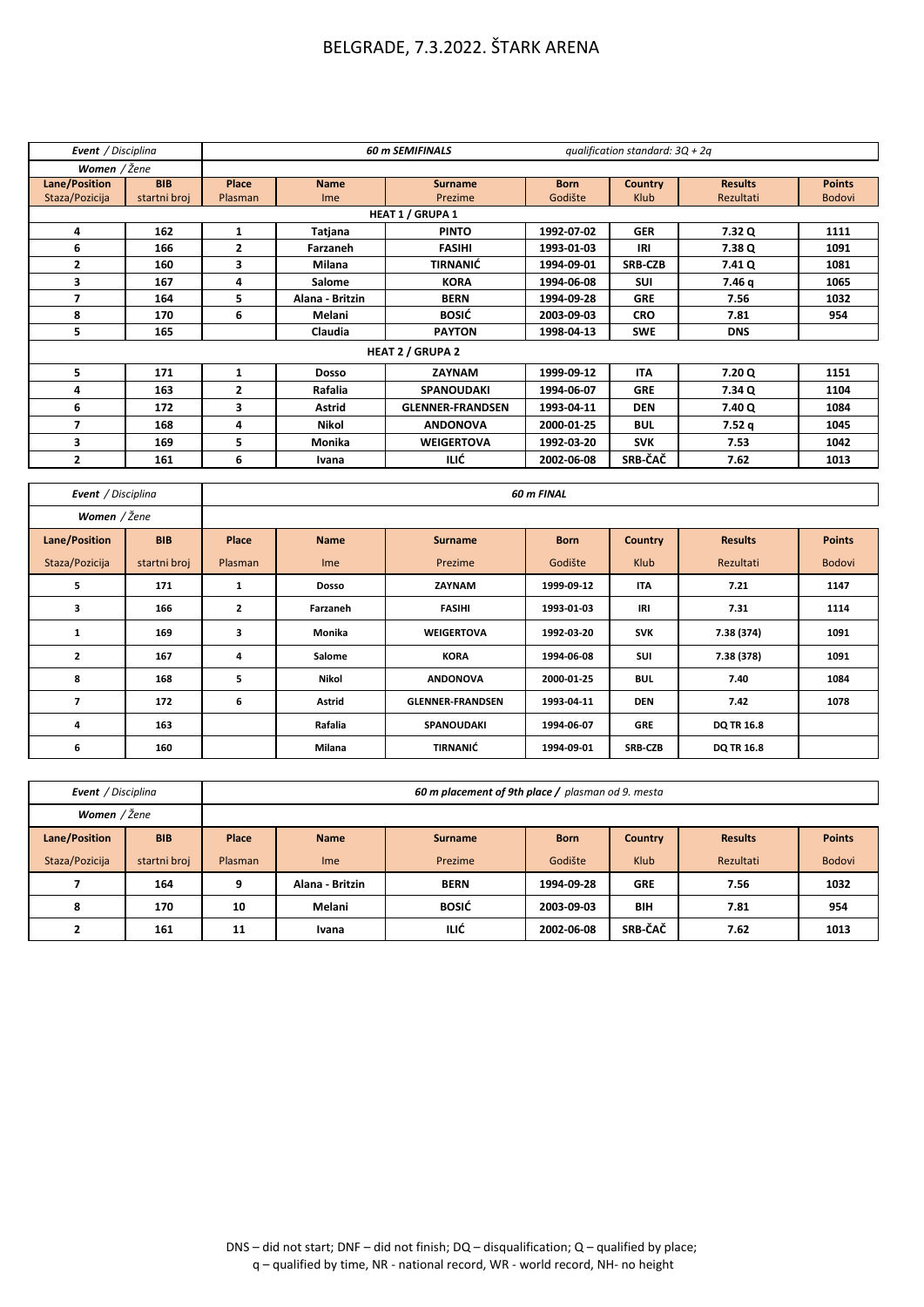| <b>Event</b> / Disciplina |              | 400 m FINAL    |                |                        |             |                |                |               |
|---------------------------|--------------|----------------|----------------|------------------------|-------------|----------------|----------------|---------------|
| Women / Žene              |              |                |                |                        |             |                |                |               |
| Lane/Position             | <b>BIB</b>   | Place          | <b>Name</b>    | <b>Surname</b>         | <b>Born</b> | <b>Country</b> | <b>Results</b> | <b>Points</b> |
| Staza/Pozicija            | startni broj | Plasman        | Ime            | Prezime                | Godište     | <b>Klub</b>    | Rezultati      | <b>Bodovi</b> |
| 4                         | 183          | л.             | Anita          | <b>HORVAT</b>          | 1996-09-07  | <b>SLO</b>     | 53.07          | 1119          |
| 5                         | 179          | $\overline{2}$ | <b>Camille</b> | <b>LAUS</b>            | 1993-05-23  | <b>BEL</b>     | 53.38          | 1107          |
| 6                         | 178          | 3              | Agata          | <b>ZUPIN</b>           | 1998-03-17  | <b>SLO</b>     | 53.40          | 1107          |
| $\overline{2}$            | 181          | 4              | Milja          | <b>THURESON</b>        | 1994-05-23  | <b>FIN</b>     | 54.52          | 1065          |
| 3                         | 182          | 5              | Giancarla      | <b>DIMICH TREVISAN</b> | 1993-02-17  | <b>ITA</b>     | 55.17          | 1041          |

| Event / Disciplina |              |                |                         |                    | 800 m       |                |                  |               |
|--------------------|--------------|----------------|-------------------------|--------------------|-------------|----------------|------------------|---------------|
| Women / Žene       |              |                |                         |                    |             |                |                  |               |
| Lane/Position      | <b>BIB</b>   | Place          | <b>Name</b>             | <b>Surname</b>     | <b>Born</b> | Country        | <b>Results</b>   | <b>Points</b> |
| Staza/Pozicija     | startni broj | Plasman        | I <sub>me</sub>         | Prezime            | Godište     | Klub           | <b>Rezultati</b> | <b>Bodovi</b> |
| 5                  | 192          | 1              | Louise                  | <b>SHANAHAN</b>    | 1997-01-26  | <b>IRL</b>     | 2:04.68          | 1110          |
| $\mathbf{2}$       | 187          | $\overline{2}$ | Jerneja                 | <b>SMONKAR</b>     | 1992-07-27  | <b>SLO</b>     | 2:05.27          | 1100          |
| 6                  | 186          | 3              | Suzanne                 | <b>VOORRIPS</b>    | 1993-10-11  | <b>NED</b>     | 2:05.54          | 1096          |
| 4                  | 188          | 4              | Bianka                  | <b>BARTHA KERI</b> | 1994-04-19  | <b>HUN</b>     | 2:05.83          | 1092          |
| 3                  | 189          | 5              | Ivona                   | <b>ZEMUNIK</b>     | 1993-12-12  | <b>CRO</b>     | 2:10.57          | 1018          |
| 1                  | 190          | 6              | <b>Kristina Daniela</b> | <b>BALAN</b>       | 1998-10-17  | <b>ROU</b>     | 2:10.67          | 1016          |
| $\mathbf{1}$       | 184          | 7              | Dunja                   | <b>SIKIMA</b>      | 2005-12-11  | <b>SRB-BNZ</b> | 2:11.89          | 998           |
| 5                  | 185          | 8              | Saima                   | MURIĆ              | 2006-05-19  | <b>SRB-NOP</b> | 2:12.91          | 982           |
| 6                  | 191          | 9              | Marcela                 | GUDIĆ              | 2003-08-13  | <b>CRO</b>     | 2:14.01          | 966           |
| 3                  | 193          | 10             | Iva                     | <b>MALETIĆ</b>     | 2003-10-08  | SRB-MZA        | 2:14.24          | 963           |

| Event / Disciplina |              |                |             | 60 m H / 60 m prepone |             |                | <i>0.838/5/8.50</i> |               |
|--------------------|--------------|----------------|-------------|-----------------------|-------------|----------------|---------------------|---------------|
| Women / Žene       |              |                |             |                       |             |                |                     |               |
| Lane/Position      | <b>BIB</b>   | Place          | <b>Name</b> | <b>Surname</b>        | <b>Born</b> | <b>Country</b> | <b>Results</b>      | <b>Points</b> |
| Staza/Pozicija     | startni broj | Plasman        | <b>Ime</b>  | Prezime               | Godište     | <b>Klub</b>    | <b>Rezultati</b>    | <b>Bodovi</b> |
| 4                  | 174          | 1              | Ivana       | <b>LONČAREK</b>       | 1991-04-08  | <b>CRO</b>     | 8.11                | 1136          |
| 3                  | 173          | $\overline{2}$ | Anja        | LUKIĆ                 | 1999-05-30  | <b>SRB-OAK</b> | 8.14<br><b>NR</b>   | 1129          |
| 5                  | 175          | 3              | Joni        | TIMIČIĆ PREZELJ       | 1993-08-25  | <b>SLO</b>     | 8.49                | 1052          |
| 6                  | 176          | 4              | Marija      | <b>BUKVIĆ</b>         | 2001-05-31  | <b>SRB-CZB</b> | 8.67                | 1013          |
|                    | 177          | 5              | Vanja       | <b>DRČA</b>           | 2004-10-13  | <b>SRB-OAK</b> | 8.78                | 990           |
| $\overline{2}$     | 210          | 6              | Marina      | ŽIVKOVIĆ              | 2001 07 09  | <b>SRB-VNS</b> | 9.11                | 922           |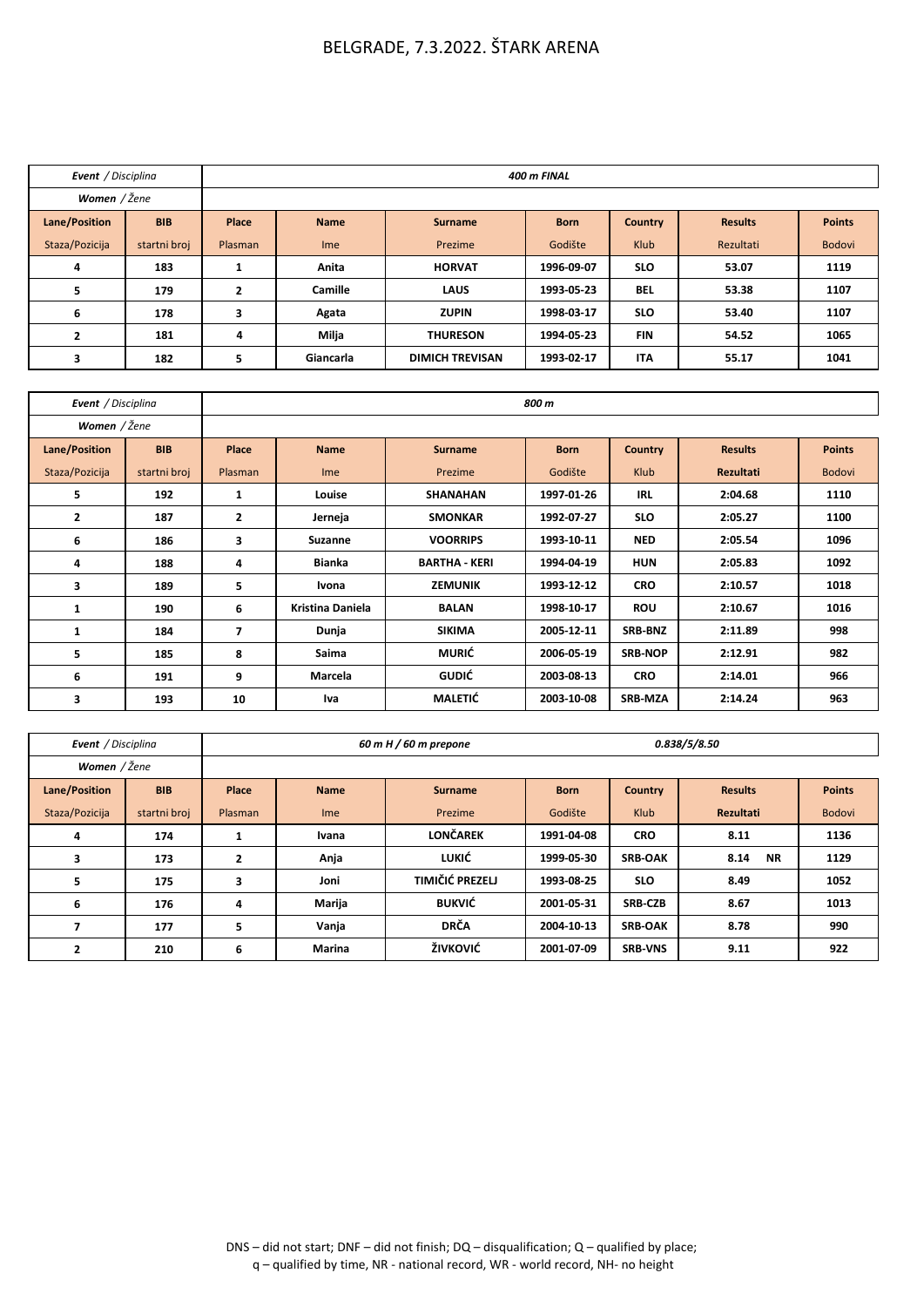| Event / Disciplina   |              |                         |                           |                            | Long Jump / Skok udalj    |                |                     |               |  |  |
|----------------------|--------------|-------------------------|---------------------------|----------------------------|---------------------------|----------------|---------------------|---------------|--|--|
| Women / Žene         |              |                         |                           |                            |                           |                |                     |               |  |  |
| <b>Lane/Position</b> | <b>BIB</b>   | Place                   | <b>Name</b>               | <b>Surname</b>             | <b>Born</b>               | Country        | <b>Results</b>      | <b>Points</b> |  |  |
| Staza/Pozicija       | startni broj | Plasman                 | Ime                       | Prezime                    | Godište                   | Klub           | Rezultati           | <b>Bodovi</b> |  |  |
| 8                    | 194          | $\mathbf{1}$            | Ivana                     | <b>VULETA</b>              | 1990-05-10                | <b>SRB-VNS</b> | 6.88                | 1191          |  |  |
| 6                    | 195          | $\mathbf{2}$            | <b>Milica</b>             | <b>GARDAŠEVIĆ</b>          | 1998-09-28                | <b>SRB-VNS</b> | 6.69                | 1149          |  |  |
| 5                    | 200          | 3                       | Neja                      | <b>FILIPIČ</b>             | 1995-04-21                | <b>SLO</b>     | 6.60                | 1130          |  |  |
| $\overline{7}$       | 197          | 4                       | <b>Tilde</b>              | <b>JOHANSON</b>            | 2001-05-01                | <b>SWE</b>     | 6.55                | 1119          |  |  |
| $\overline{2}$       | 196          | 5                       | Jazmin                    | <b>SAWYERS</b>             | 1994-05-21                | <b>GBR</b>     | 6.45                | 1097          |  |  |
| $\mathbf{1}$         | 198          | 6                       | Anastztazia               | <b>NGUYEN</b>              | 1993-01-09                | <b>HUN</b>     | 6.42                | 1090          |  |  |
| 4                    | 199          | $\overline{\mathbf{z}}$ | <b>Diana</b>              | <b>LESTI</b>               | 1998-03-30                | <b>HUN</b>     | 6.41                | 1088          |  |  |
| 3                    | 201          | 8                       | Klara                     | <b>BARNJAK</b>             | 1992-09-18                | <b>CRO</b>     | 6.13                | 1027          |  |  |
|                      |              |                         |                           |                            |                           |                |                     |               |  |  |
|                      |              |                         |                           | <b>ATTEMPTS / POKUŠAJI</b> |                           |                |                     |               |  |  |
| <b>BIB</b>           |              |                         |                           |                            |                           |                | <b>Best Attempt</b> |               |  |  |
| startni broj         | т            | $\mathbf{u}$            | Ш                         | IV                         | $\mathbf{v}$              | VI             | Najbolji pokušaj    |               |  |  |
| 194                  | 6.83         | X                       | $\pmb{\chi}$              | 6.88                       | 6.83                      | 6.83           | 6.88                |               |  |  |
| 195                  | 6.45         | 6.66                    | 6.56                      | 6.69                       | 6.57                      | 6.59           | 6.69                |               |  |  |
| 200                  | 6.18         | X                       | 6.60                      | 6.42                       | $\boldsymbol{\mathsf{x}}$ | 6.33           | 6.60                |               |  |  |
| 197                  | x            | 6.53                    | 6.55                      | 6.29                       | X                         | 6.35           | 6.55                |               |  |  |
| 196                  | 6.45         | x                       | $\boldsymbol{\mathsf{x}}$ | 6.32                       | $\blacksquare$            | $\blacksquare$ | 6.45                |               |  |  |
| 198                  | 6.42         | X                       | $\mathsf{x}$              | 6.41                       | 6.42                      | $\mathsf{x}$   | 6.42                |               |  |  |
| 199                  | 6.41         | X                       | $\boldsymbol{\mathsf{x}}$ | 6.22                       | 6.37                      | X              | 6.41                |               |  |  |

**201** 5.97 x 6.03 4.39 **6.13** 6.08 **6.13**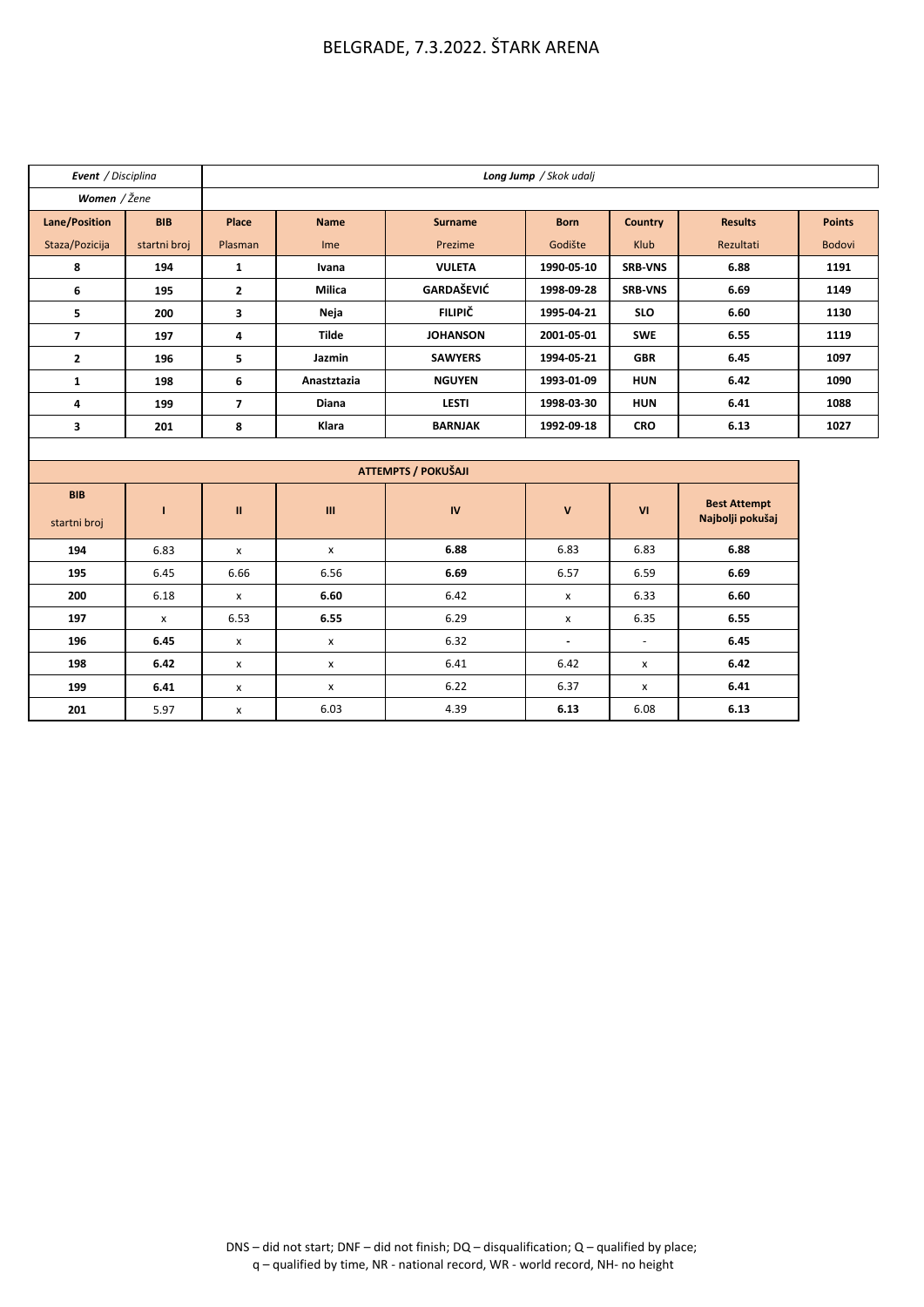| Event / Disciplina       |              |              |                 |                     | High Jump / Skok uvis |                |                |               |
|--------------------------|--------------|--------------|-----------------|---------------------|-----------------------|----------------|----------------|---------------|
| Women / Žene             |              |              |                 |                     |                       |                |                |               |
| <b>Lane/Position</b>     | <b>BIB</b>   | Place        | <b>Name</b>     | <b>Surname</b>      | <b>Born</b>           | <b>Country</b> | <b>Results</b> | <b>Points</b> |
| Staza/Pozicija           | startni broj | Plasman      | I <sub>me</sub> | Prezime             | Godište               | Klub           | Rezultati      | <b>Bodovi</b> |
| 8                        | 206          | 1            | Marija          | <b>VUKOVIĆ</b>      | 1992-01-21            | <b>MNE</b>     | 1.90           | 1121          |
| 4                        | 207          | $\mathbf{2}$ | Lia             | <b>APOSTOLOVSKI</b> | 2000-06-23            | <b>SLO</b>     | 1.90           | 1121          |
| $\overline{\phantom{a}}$ | 202          | 3            | Angelina        | <b>TOPIĆ</b>        | 2005-07-26            | <b>SRB-TJB</b> | 1.87           | 1091          |
| $\overline{2}$           | 209          | 4            | Despoina        | <b>CHARALAMBOUS</b> | 2000-05-22            | <b>CYP</b>     | 1.84           | 1062          |
| 3                        | 204          | 5            | Jovana          | <b>DELIĆ</b>        | 2002-08-08            | <b>SRB-CZB</b> | 1.80           | 1023          |
| 5                        | 203          | 5            | Zorana          | <b>ROKAVEC</b>      | 2004-12-30            | <b>SRB-MLZ</b> | 1.80           | 1023          |
| 6                        | 205          | 5            | Maja            | <b>NILSSON</b>      | 1999-12-08            | <b>SWE</b>     | 1.80           | 1023          |
| 1                        | 208          | 8            | Sara            | AŠĆIĆ               | 1997-07-02            | <b>CRO</b>     | 1.75           | 974           |

|              |                          |                          |                     | ATTEMPTS / POKUŠAJI |                |              |                     |
|--------------|--------------------------|--------------------------|---------------------|---------------------|----------------|--------------|---------------------|
| <b>BIB</b>   | 1.70                     | 1.75                     | 1.80                | 1.84                | 1.87           | 1.90         | <b>Best Attempt</b> |
| startni broj | 1.93                     |                          |                     |                     |                |              | Najbolji pokušaj    |
| 206          | $\blacksquare$           | $\overline{\phantom{a}}$ | XO                  | $\mathsf{o}$        | $\blacksquare$ | $\mathbf{o}$ | 1.90                |
|              | <b>XXX</b>               |                          |                     |                     |                |              |                     |
| 207          | $\overline{\phantom{a}}$ | $\mathsf{o}$             | $\mathsf{o}\,$      | XO                  | XXO            | xo           | 1.90                |
|              | <b>XXX</b>               |                          |                     |                     |                |              |                     |
| 202          | $\mathsf{o}$             | $\mathsf{o}$             | $\mathsf{o}\xspace$ | $\mathsf{o}$        | xo             | $\sim$       | 1.87                |
|              | <b>XXX</b>               |                          |                     |                     |                |              |                     |
| 209          | $\mathsf{o}$             | $\mathsf{o}$             | XXO                 | $\mathbf{o}$        | <b>XXX</b>     |              | 1.84                |
|              |                          |                          |                     |                     |                |              |                     |
| 204          | $\mathsf{o}$             | $\mathsf{o}$             | $\mathbf{o}$        | <b>XXX</b>          |                |              | 1.80                |
|              |                          |                          |                     |                     |                |              |                     |
| 203          | $\blacksquare$           | $\mathsf{o}$             | $\mathbf{o}$        | <b>XXX</b>          |                |              | 1.80                |
|              |                          |                          |                     |                     |                |              |                     |
| 205          | $\blacksquare$           | $\blacksquare$           | $\mathbf{o}$        | $\mathsf{r}$        |                |              | 1.80                |
|              |                          |                          |                     |                     |                |              |                     |
| 208          | $\mathsf{o}$             | xo                       | <b>XXX</b>          |                     |                |              | 1.75                |
|              |                          |                          |                     |                     |                |              |                     |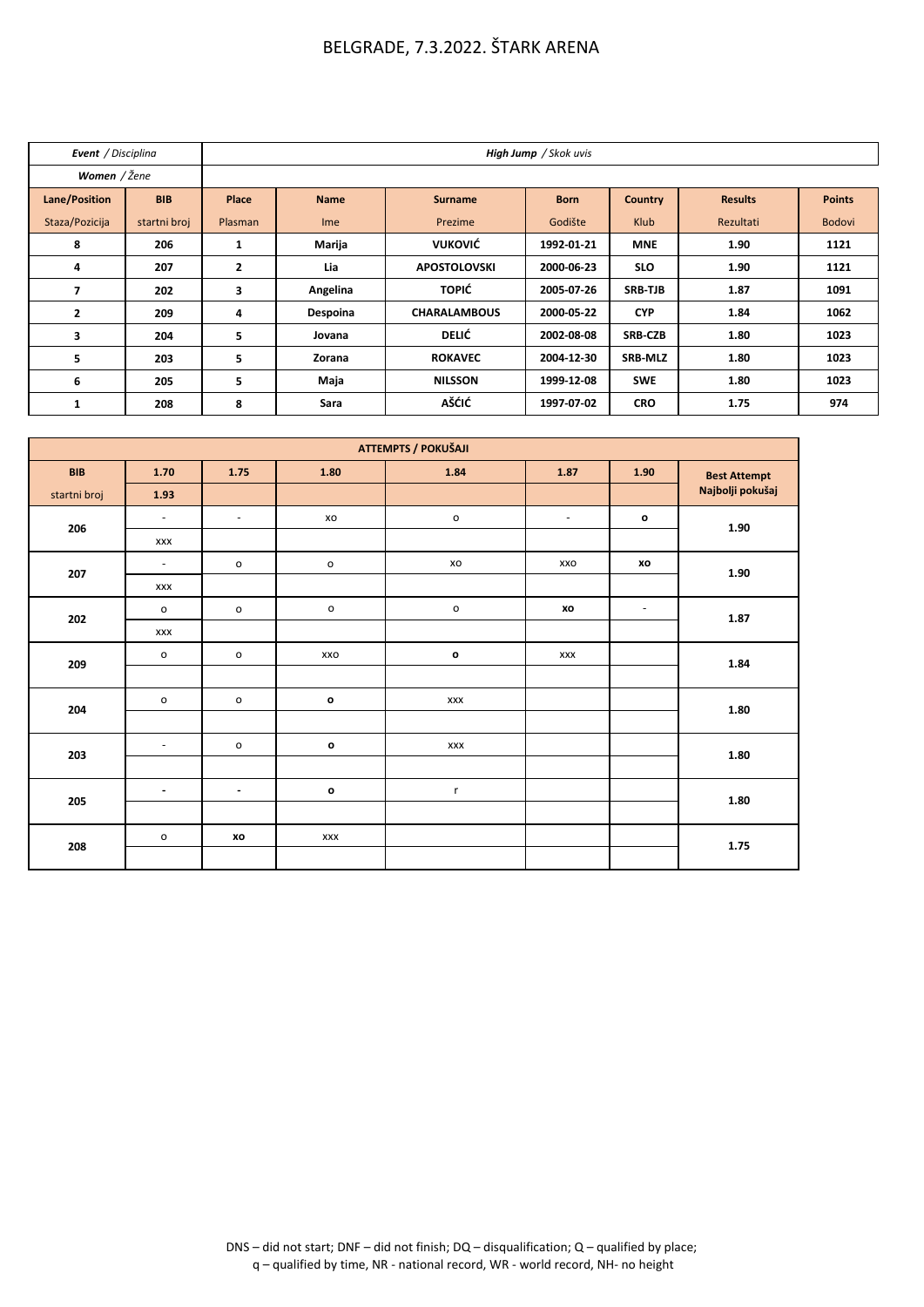| Event / Disciplina   |              |                |                       | <b>60 m SEMIFINALS</b>  |             | qualification standard: $3Q + 2q$ |                   |               |
|----------------------|--------------|----------------|-----------------------|-------------------------|-------------|-----------------------------------|-------------------|---------------|
| Men / Muškarci       |              |                |                       |                         |             |                                   |                   |               |
| <b>Lane/Position</b> | <b>BIB</b>   | Place          | <b>Name</b>           | <b>Surname</b>          | <b>Born</b> | <b>Country</b>                    | <b>Results</b>    | <b>Points</b> |
| Staza/Pozicija       | startni broj | Plasman        | Ime                   | Prezime                 | Godište     | Klub                              | Rezultati         | <b>Bodovi</b> |
|                      |              |                |                       | <b>HEAT 1 / GRUPA 1</b> |             |                                   |                   |               |
| 4                    | 104          | 1              | <b>Lamont Marcell</b> | <b>JACOBS</b>           | 1994-09-06  | <b>ITA Q</b>                      | 6.56              | 1175          |
| 5                    | 107          | $\overline{2}$ | Kayhan                | <b>OZER</b>             | 1998-06-11  | TUR <sub>Q</sub>                  | 6.74              | 1075          |
| 6                    | 106          | 3              | Hajrudin              | <b>VEJZOVIĆ</b>         | 2000-12-01  | <b>BIH Q</b>                      | 6.80              | 1043          |
| $\overline{2}$       | 112          | 4              | <b>Emmanouil</b>      | <b>CHRISTODOULOU</b>    | 2003-05-21  | CYP <sub>a</sub>                  | 7.02              | 929           |
| 3                    | 109          | 5              | Miodrag               | <b>TRESOVIĆ</b>         | 2000-11-25  | <b>SRB-CZB</b>                    | 7.06              | 908           |
| 7                    | 111          |                | Mihajlo               | <b>MANDIĆ</b>           | 2000-07-31  | <b>SRB-OAK</b>                    | <b>DQ TR 16.8</b> |               |
|                      |              |                |                       | <b>HEAT 2 / GRUPA 2</b> |             |                                   |                   |               |
| 5                    | 102          | $\mathbf{1}$   | Aleksa                | <b>KIJANOVIĆ</b>        | 1997 03 31  | <b>SRB-OAK</b>                    | 6.75Q             | 1070          |
| 4                    | 103          | $\overline{2}$ | Jan                   | <b>VOLKO</b>            | 1996-11-02  | <b>SVK</b>                        | 6.79 Q            | 1048          |
| 6                    | 105          | 3              | Edhem                 | <b>VIKALO</b>           | 2002-01-21  | BIH                               | 6.85Q             | 1016          |
| 3                    | 113          | 4              | Marko                 | <b>RADOSAVLJEVIĆ</b>    | 1994-05-08  | <b>SRB-MLZ</b>                    | 7.00 q            | 939           |
| $\mathbf{2}$         | 110          | 5              | Luka                  | <b>JAKOBOVIĆ</b>        | 2000-10-21  | <b>CRO</b>                        | 7.07              | 903           |
| $\overline{ }$       | 114          | 6              | <b>Filip</b>          | <b>STOJANOVSKI</b>      | 2004-04-30  | <b>SRB-OAK</b>                    | 7.08              | 898           |

| Event / Disciplina |              |                |                       |                      | <b>60 m FINAL</b> |                |                   |               |
|--------------------|--------------|----------------|-----------------------|----------------------|-------------------|----------------|-------------------|---------------|
| Men / Muškarci     |              |                |                       |                      |                   |                |                   |               |
| Lane/Position      | <b>BIB</b>   | <b>Place</b>   | <b>Name</b>           | <b>Surname</b>       | <b>Born</b>       | Country        | <b>Results</b>    | <b>Points</b> |
| Staza/Pozicija     | startni broj | Plasman        | <b>Ime</b>            | Prezime              | Godište           | Klub           | Rezultati         | <b>Bodovi</b> |
| 3                  | 103          | 1              | Jan                   | <b>VOLKO</b>         | 1996-11-02        | <b>SVK</b>     | 6.69              | 1103          |
| 8                  | 105          | $\overline{2}$ | Edhem                 | <b>VIKALO</b>        | 2002-01-21        | BIH            | 6.79              | 1048          |
| 5                  | 102          | 3              | Aleksa                | <b>KIJANOVIĆ</b>     | 1997-03-31        | <b>SRB-OAK</b> | 6.80              | 1043          |
| 7                  | 106          | 4              | Hajrudin              | <b>VEJZOVIĆ</b>      | 2000-12-01        | BIH            | 6.80              | 1043          |
| 2                  | 113          | 5              | Marko                 | <b>RADOSAVLJEVIĆ</b> | 1994-05-08        | <b>SRB-MLZ</b> | 6.92              | 980           |
| $\mathbf{1}$       | 112          | 6              | <b>Emmanouil</b>      | <b>CHRISTODOULOU</b> | 2003-05-21        | <b>CYP</b>     | 7.00              | 939           |
| 4                  | 107          |                | Kayhan                | <b>OZER</b>          | 1998-06-11        | <b>TUR</b>     | <b>DQ TR 16.8</b> |               |
| 6                  | 104          |                | <b>Lamont Marcell</b> | <b>JACOBS</b>        | 1994-09-06        | <b>ITA</b>     | <b>DQ TR 16.8</b> |               |

| Event / Disciplina |              |         | 60 m placement of 9th place / plasman od 9. mesta |                    |             |                |                   |               |
|--------------------|--------------|---------|---------------------------------------------------|--------------------|-------------|----------------|-------------------|---------------|
| Men / Muškarci     |              |         |                                                   |                    |             |                |                   |               |
| Lane/Position      | <b>BIB</b>   | Place   | <b>Name</b>                                       | <b>Surname</b>     | <b>Born</b> | Country        | <b>Results</b>    | <b>Points</b> |
| Staza/Pozicija     | startni broj | Plasman | I <sub>me</sub>                                   | Prezime            | Godište     | Klub           | Rezultati         | <b>Bodovi</b> |
| 3                  | 109          | 9       | <b>Miodrag</b>                                    | <b>TRESOVIĆ</b>    | 2000-11-25  | <b>SRB-CZB</b> | 7.06              | 908           |
| <u>n</u>           | 110          | 10      | Luka                                              | <b>JAKOBOVIĆ</b>   | 2000-10-21  | <b>CRO</b>     | 7.07              | 903           |
|                    | 114          | 11      | <b>Filip</b>                                      | <b>STOJANOVSKI</b> | 2004 04 30  | <b>SRB-OAK</b> | 7.08              | 898           |
|                    | 111          |         | Mihajlo                                           | MANDIĆ             | 2000-07-31  | <b>SRB-OAK</b> | <b>DQ TR 16.8</b> |               |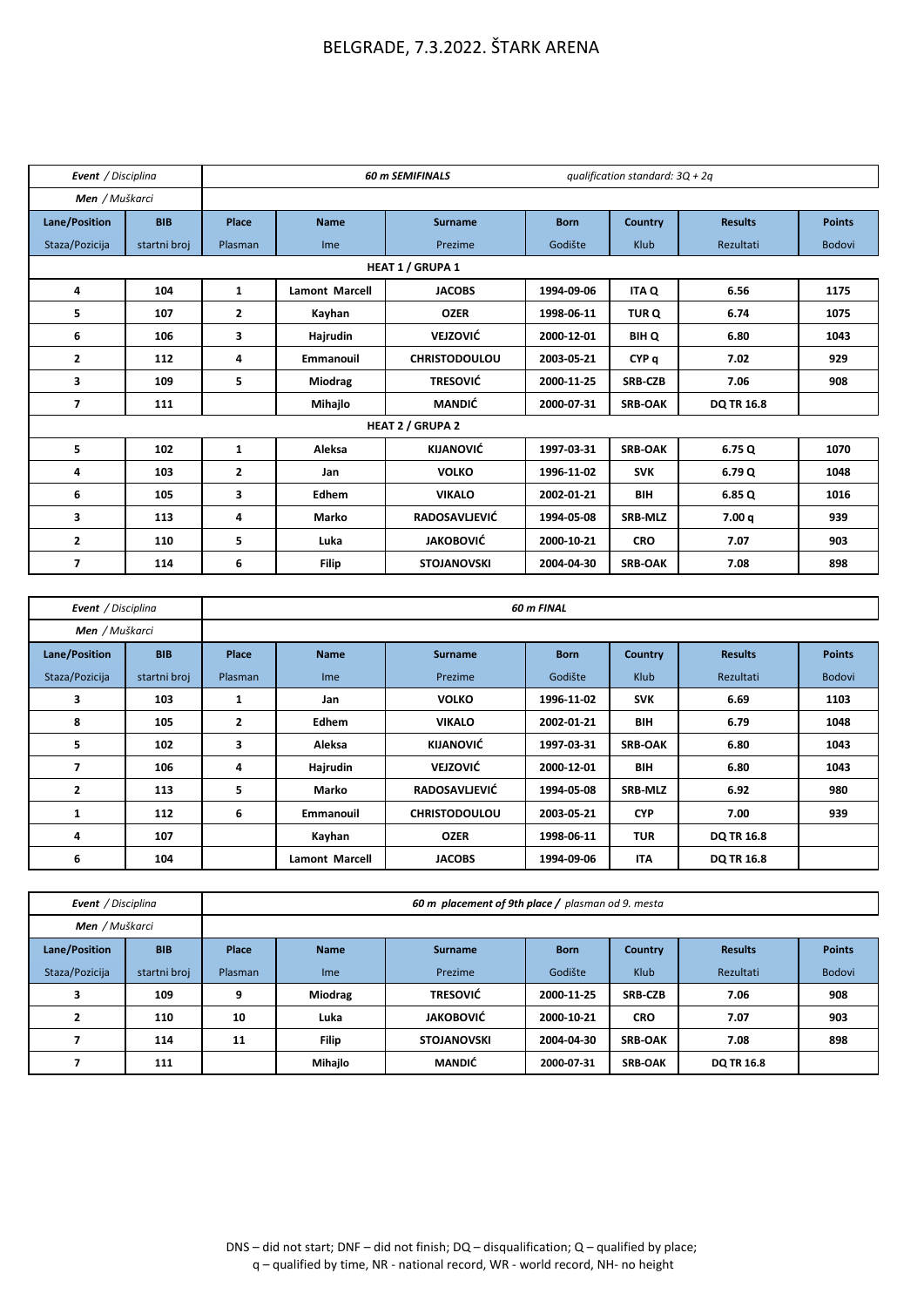| Event / Disciplina |              | 400 m Memorial Race "Ismail Mačev" |                |                         |             |                |                    |               |
|--------------------|--------------|------------------------------------|----------------|-------------------------|-------------|----------------|--------------------|---------------|
| Men / Muškarci     |              |                                    |                |                         |             |                |                    |               |
| Lane/Position      | <b>BIB</b>   | Place                              | <b>Name</b>    | <b>Surname</b>          | <b>Born</b> | <b>Country</b> | <b>Results</b>     | <b>Points</b> |
| Staza/Pozicija     | startni broj | Plasman                            | Ime            | Prezime                 | Godište     | Klub           | Rezultati          | <b>Bodovi</b> |
|                    |              |                                    |                | <b>HEAT 1 / GRUPA 1</b> |             |                |                    |               |
| 6                  | 124          | $\mathbf{1}$                       | <b>Simon</b>   | <b>BUJNA</b>            | 1995-12-27  | <b>SVK</b>     | 47.22              | 1093          |
| 3                  | 127          | 2                                  | <b>Robert</b>  | <b>PARGE</b>            | 1997 04 25  | <b>ROU</b>     | 47.86              | 1051          |
| 5                  | 128          | 3                                  | Oguzhan        | <b>KAYA</b>             | 2001-04-04  | <b>TUR</b>     | 48.09              | 1036          |
| 4                  | 125          | 4                                  | Jovan          | <b>STOJOSKI</b>         | 1997-11-26  | <b>MKD</b>     | 48.10              | 1036          |
| 2                  | 129          | 5                                  | <b>Dominik</b> | ŠKORJANC                | 2003-09-22  | <b>CRO</b>     | 50.22              | 905           |
|                    |              |                                    |                | <b>HEAT 2 / GRUPA 2</b> |             |                |                    |               |
| 5                  | 131          | 1                                  | Benjamin Lobo  | <b>VEDEL</b>            | 1997-09-23  | <b>DEN</b>     | 45.94              | 1178          |
| 4                  | 122          | $\overline{2}$                     | Boško          | <b>KIJANOVIĆ</b>        | 2000-06-21  | <b>SRB-OAK</b> | 46.22<br><b>NR</b> | 1159          |
| 2                  | 126          | 3                                  | Lovro          | <b>MESEC KOŠIR</b>      | 1999-08-11  | <b>SLO</b>     | 47.28              | 1089          |
| 6                  | 130          | 4                                  | Cillin         | <b>GREENE</b>           | 1998-02-12  | IRL            | 47.41              | 1080          |
| 3                  | 123          | 5                                  | Christopher    | O'DONELL                | 1998-05-17  | IRL            | 47.49              | 1075          |

| Event / Disciplina       |              |                          | 400 m Memorial Race "Ismail Mačev" - TOTAL PLACEMENT / UKUPAN PLASMAN |                    |             |                |                    |               |  |
|--------------------------|--------------|--------------------------|-----------------------------------------------------------------------|--------------------|-------------|----------------|--------------------|---------------|--|
| Men / Muškarci           |              |                          |                                                                       |                    |             |                |                    |               |  |
| Lane/Position            | <b>BIB</b>   | Place                    | <b>Name</b>                                                           | <b>Surname</b>     | <b>Born</b> | Country        | <b>Results</b>     | <b>Points</b> |  |
| Staza/Pozicija           | startni broj | Plasman                  | <b>Ime</b>                                                            | Prezime            | Godište     | Klub           | Rezultati          | <b>Bodovi</b> |  |
| $2 - 5$                  | 131          | $\mathbf{1}$             | <b>Benjamin Lobo</b>                                                  | <b>VEDEL</b>       | 1997-09-23  | <b>DEN</b>     | 45.94              | 1178          |  |
| $2 - 4$                  | 122          | $\mathbf{2}$             | <b>Boško</b>                                                          | <b>KIJANOVIĆ</b>   | 2000-06-21  | <b>SRB-OAK</b> | 46.22<br><b>NR</b> | 1159          |  |
| $1-6$                    | 124          | 3                        | Simon                                                                 | <b>BUJNA</b>       | 1995-12-27  | <b>SVK</b>     | 47.22              | 1093          |  |
| $2 - 2$                  | 126          | 4                        | Lovro                                                                 | <b>MESEC KOŠIR</b> | 1999-08-11  | <b>SLO</b>     | 47.28              | 1089          |  |
| $2 - 6$                  | 130          | 5                        | Cillin                                                                | <b>GREENE</b>      | 1998-02-12  | <b>IRL</b>     | 47.41              | 1080          |  |
| $2 - 3$                  | 123          | 6                        | Christopher                                                           | <b>O'DONELL</b>    | 1998-05-17  | <b>IRL</b>     | 47.49              | 1075          |  |
| $1-3$                    | 127          | $\overline{\phantom{a}}$ | Robert                                                                | <b>PARGE</b>       | 1997-04-25  | <b>ROU</b>     | 47.86              | 1051          |  |
| $1-5$                    | 128          | 8                        | Oguzhan                                                               | <b>KAYA</b>        | 2001-04-04  | <b>TUR</b>     | 48.09              | 1036          |  |
| $1-4$                    | 125          | 9                        | Jovan                                                                 | <b>STOJOSKI</b>    | 1997-11-26  | <b>MKD</b>     | 48.10              | 1036          |  |
| $1 - 2$                  | 129          | 10                       | <b>Dominik</b>                                                        | ŠKORJANC           | 2003-09-22  | <b>CRO</b>     | 50.22              | 905           |  |
| Event / Disciplina       |              |                          |                                                                       |                    | 1500 m      |                |                    |               |  |
| Men / Muškarci           |              |                          |                                                                       |                    |             |                |                    |               |  |
| Lane/Position            | <b>BIB</b>   | Place                    | <b>Name</b>                                                           | <b>Surname</b>     | <b>Born</b> | Country        | <b>Results</b>     | <b>Points</b> |  |
| Staza/Pozicija           | startni broj | Plasman                  | Ime                                                                   | Prezime            | Godište     | Klub           | Rezultati          | <b>Bodovi</b> |  |
| 3                        | 142          | $\mathbf{1}$             | <b>Elliot</b>                                                         | <b>GILES</b>       | 1994-05-26  | <b>GBR</b>     | 3:37.49            | 1192          |  |
| 6                        | 140          | $\mathbf{2}$             | Elzan                                                                 | BIBIĆ              | 1999-01-08  | <b>SRB-NOP</b> | 3:37.84 NR         | 1187          |  |
| $\mathbf{1}$             | 141          | 3                        | Darragh                                                               | <b>MCELHINNEY</b>  | 2000-11-09  | <b>IRL</b>     | 3:39.63            | 1162          |  |
| $\mathbf{2}$             | 143          | 4                        | Istvan                                                                | <b>SZOGI</b>       | 1995-09-12  | <b>HUN</b>     | 3:40.05            | 1156          |  |
| 4                        | 144          | 5                        | Yervand                                                               | <b>MKRTCHYAN</b>   | 1996-06-11  | ARM            | 3:45.62            | 1080          |  |
| 5                        | 146          | 6                        | Aleksa                                                                | <b>MILANOVIĆ</b>   | 2000-04-30  | SRB-MOĆ        | 3:52.95            | 983           |  |
| $\overline{\phantom{a}}$ | 147          |                          | Jovan                                                                 | <b>ROSIĆ</b>       | 2002-10-11  | BIH            | <b>DNF</b>         |               |  |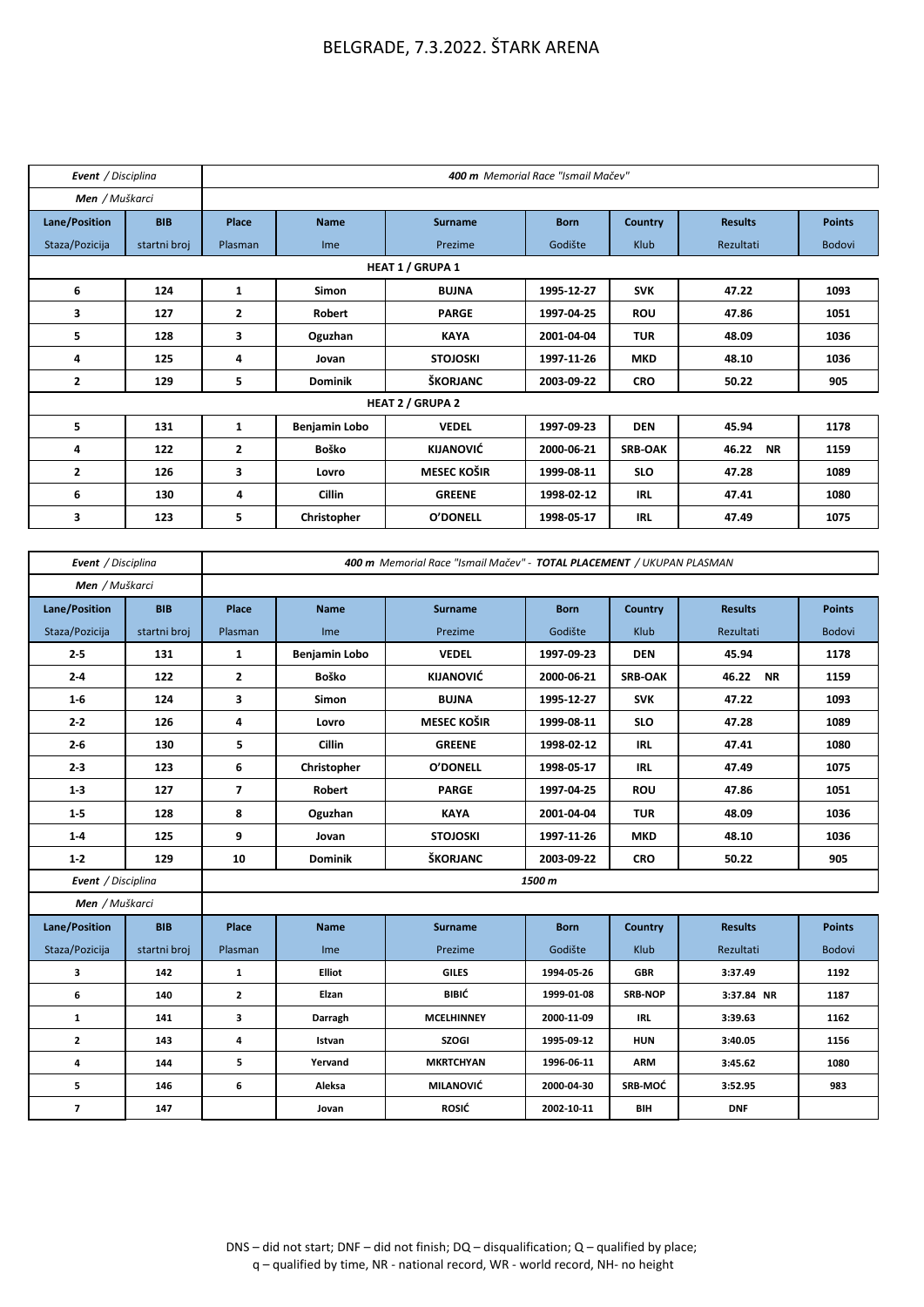| Event / Disciplina |              |                | 60 m H / 60 m prepone |                   |             | 1.067/5/9.14   |                   |               |
|--------------------|--------------|----------------|-----------------------|-------------------|-------------|----------------|-------------------|---------------|
| Men / Muškarci     |              |                |                       |                   |             |                |                   |               |
| Lane/Position      | <b>BIB</b>   | Place          | <b>Name</b>           | <b>Surname</b>    | <b>Born</b> | <b>Country</b> | <b>Results</b>    | <b>Points</b> |
| Staza/Pozicija     | startni broj | Plasman        | <b>Ime</b>            | Prezime           | Godište     | Klub           | Rezultati         | <b>Bodovi</b> |
| 3                  | 116          | 1              | Petr                  | <b>SVOBODA</b>    | 1984-10-10  | <b>CZE</b>     | 7.65              | 1154          |
| 6                  | 118          | $\overline{2}$ | Mikdat                | <b>SEVLER</b>     | 1998-01-21  | <b>TUR</b>     | 7.71              | 1134          |
| 4                  | 117          | 3              | Shuhei                | <b>ISHIKAWA</b>   | 1995-05-29  | <b>JPN</b>     | 7.75              | 1121          |
| $\overline{2}$     | 115          | 4              | Luca                  | <b>TRGOVČEVIĆ</b> | 1992-05-19  | <b>SRB-OAK</b> | 7.85              | 1088          |
| 7                  | 120          | 5              | Jovan                 | ČANAK             | 2002-06-02  | <b>SRB-VNS</b> | 8.11              | 1006          |
| 8                  | 121          | 6              | Bogdan                | <b>VIDOJKOVIĆ</b> | 2003-02-26  | <b>SRB-CZB</b> | 8.26              | 960           |
| 5.                 | 119          |                | Milan                 | <b>TRAJKOVIĆ</b>  | 1992-03-17  | <b>CYP</b>     | <b>DQ TR 16.8</b> |               |

| Event / Disciplina   |              | Long Jump / Skok udalj   |                           |                     |              |                |                     |               |
|----------------------|--------------|--------------------------|---------------------------|---------------------|--------------|----------------|---------------------|---------------|
| Men / Muškarci       |              |                          |                           |                     |              |                |                     |               |
| <b>Lane/Position</b> | <b>BIB</b>   | Place                    | <b>Name</b>               | <b>Surname</b>      | <b>Born</b>  | Country        | <b>Results</b>      | <b>Points</b> |
| Staza/Pozicija       | startni broj | Plasman                  | I <sub>me</sub>           | Prezime             | Godište      | <b>Klub</b>    | Rezultati           | <b>Bodovi</b> |
| $\overline{ }$       | 134          | $\mathbf{1}$             | <b>Miltiadis</b>          | <b>TENTOGLOU</b>    | 1998-03-18   | <b>GRE</b>     | 8.25                | 1192          |
| 5                    | 135          | $\overline{2}$           | <b>Thobias</b>            | <b>MONTLER</b>      | 1996-02-15   | <b>SWE</b>     | 8.23                | 1188          |
| 3                    | 136          | 3                        | Lester                    | <b>LESCAY</b>       | 2001-10-15   | <b>CUB</b>     | 8.01                | 1140          |
| 8                    | 132          | 4                        | Lazar                     | ANIĆ                | 1991-12-14   | <b>SRB-RKG</b> | 7.90                | 1116          |
| $\mathbf{2}$         | 139          | 5                        | <b>Filip</b>              | <b>PRAVDICA</b>     | 1995-07-08   | <b>CRO</b>     | 7.85                | 1105          |
| 4                    | 138          | 6                        | <b>Marko</b>              | ČEKO                | 2000-08-03   | <b>CRO</b>     | 7.77                | 1088          |
| 6                    | 133          | $\overline{\phantom{a}}$ | Strahinja                 | <b>JOVANČEVIĆ</b>   | 1993-02-28   | <b>SRB-CZB</b> | 7.74                | 1081          |
| $\mathbf{1}$         | 137          | 8                        | Ingar                     | <b>KIPLESUND</b>    | 1996-11-15   | <b>NOR</b>     | 7.40                | 1008          |
|                      |              |                          |                           |                     |              |                |                     |               |
|                      |              |                          |                           | ATTEMPTS / POKUŠAJI |              |                |                     |               |
| <b>BIB</b>           | т            | $\mathbf{H}$             | $\mathbf{m}$              | IV                  | $\mathbf{v}$ | VI             | <b>Best Attempt</b> |               |
| startni broj         |              |                          |                           |                     |              |                | Najbolji pokušaj    |               |
| 134                  | 8.14         | 8.20                     | 8.08                      | 8.06                | 8.17         | 8.25           | 8.25                |               |
| 135                  | x            | X                        | 8.23                      | X                   | X            | 8.22           | 8.23                |               |
| 136                  | x            | 7.88                     | $\mathsf{x}$              | 7.92                | 8.01         | 7.78           | 8.01                |               |
| 132                  | 7.68         | 7.84                     | 7.90                      | 7.80                | x            | 7.86           | 7.90                |               |
| 139                  | 7.69         | 7.72                     | 7.08                      | 7.20                | 7.76         | 7.85           | 7.85                |               |
| 138                  | 7.62         | 7.56                     | X                         | 7.65                | 7.77         | X              | 7.77                |               |
| 133                  | X            | X                        | 7.62                      | 7.51                | 7.74         | 7.69           | 7.74                |               |
| 137                  | X            | 7.21                     | $\boldsymbol{\mathsf{x}}$ | 7.40                | x            | $\mathsf{x}$   | 7.40                |               |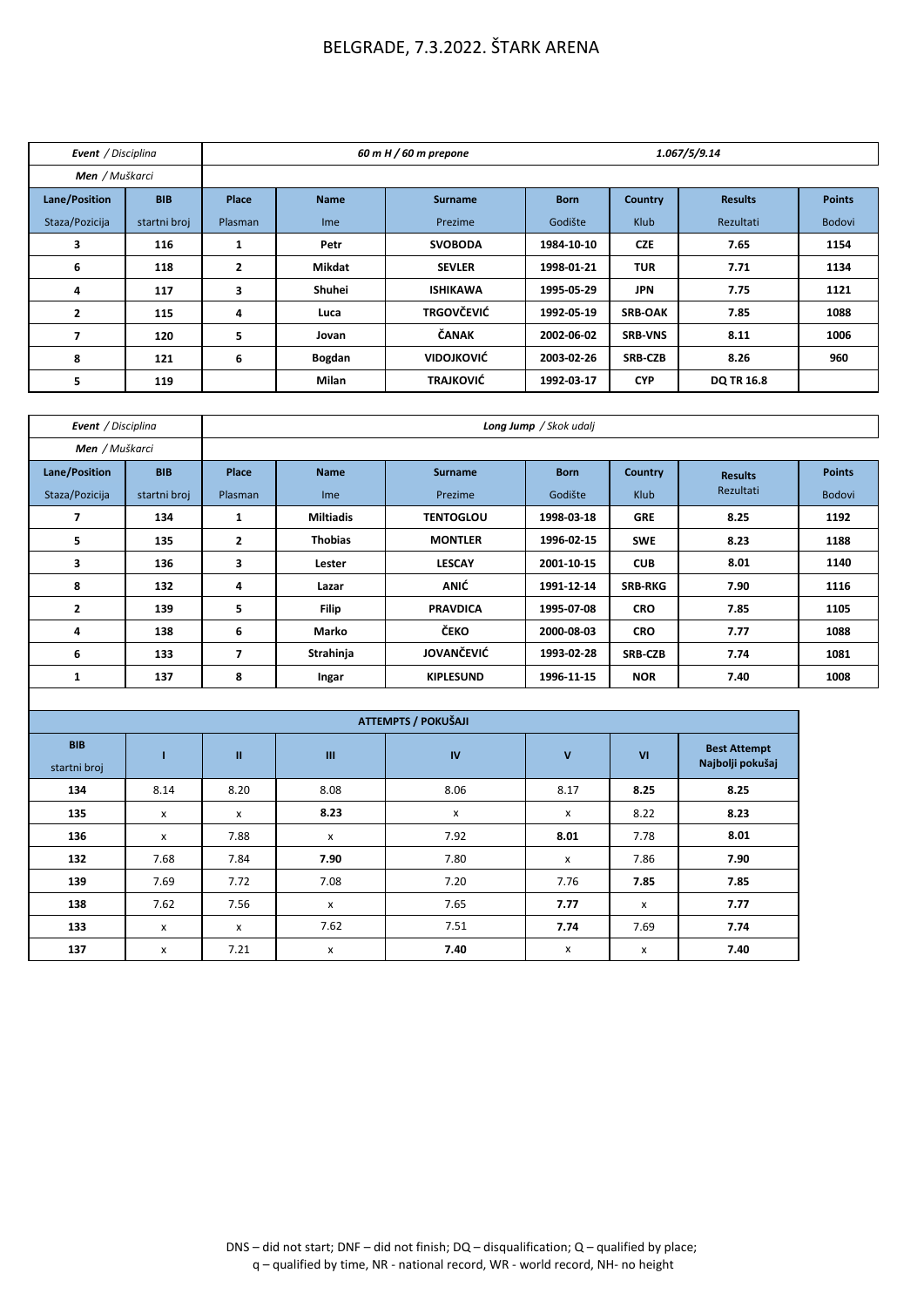| Event / Disciplina |              |                | Pole Vault / Skok motkom |                  |             |                |                   |               |  |  |
|--------------------|--------------|----------------|--------------------------|------------------|-------------|----------------|-------------------|---------------|--|--|
| Men / Muškarci     |              |                |                          |                  |             |                |                   |               |  |  |
| Lane/Position      | <b>BIB</b>   | Place          | <b>Name</b>              | <b>Surname</b>   | <b>Born</b> | <b>Country</b> | <b>Results</b>    | <b>Points</b> |  |  |
| Staza/Pozicija     | startni broj | Plasman        | <b>Ime</b>               | Prezime          | Godište     | Klub           | Rezultati         | Bodovi        |  |  |
| 6                  | 148          | 1              | <b>Armand</b>            | <b>DUPLANTIS</b> | 1999-11-10  | <b>SWE</b>     | 6.19<br><b>WR</b> | 1319          |  |  |
| 3                  | 152          | $\overline{2}$ | Robert                   | <b>RENNER</b>    | 1994-03-08  | <b>SLO</b>     | 5.31              | 1078          |  |  |
| $\overline{2}$     | 153          | 3              | <b>Ivan</b>              | <b>PARAVAC</b>   | 2001-01-26  | <b>CRO</b>     | 5.16              | 1037          |  |  |
| 1                  | 151          |                | Wenwen                   | <b>CHEN</b>      | 1997-06-08  | <b>CHN</b>     | <b>NH</b>         |               |  |  |
| 4                  | 150          |                | <b>Bokai</b>             | <b>HUANG</b>     | 1996-09-26  | <b>CHN</b>     | <b>NH</b>         |               |  |  |
| 5                  | 149          |                | <b>Emanuoil</b>          | <b>KARALIS</b>   | 1999-10-20  | <b>GRE</b>     | <b>DNS</b>        |               |  |  |

|              | ATTEMPTS / POKUŠAJI      |                          |                          |                |                |                          |                     |  |  |  |
|--------------|--------------------------|--------------------------|--------------------------|----------------|----------------|--------------------------|---------------------|--|--|--|
| <b>BIB</b>   | 5.01                     | 5.16                     | 5.31                     | 5.46           | 5.61           | 5.71                     | <b>Best Attempt</b> |  |  |  |
| startni broj | 5.81                     | 5.85                     | 6.00                     | 6.19           |                |                          | Najbolji pokušaj    |  |  |  |
| 148          | $\overline{\phantom{a}}$ | $\overline{\phantom{a}}$ | $\overline{\phantom{a}}$ | $\blacksquare$ | $\mathsf{o}\,$ | $\overline{\phantom{a}}$ | 6.19                |  |  |  |
|              | $\overline{\phantom{a}}$ | o                        | $\mathsf{o}$             | XXO            |                |                          |                     |  |  |  |
| 152          | $\blacksquare$           | XO                       | XXO                      | <b>XXX</b>     |                |                          | 5.31                |  |  |  |
|              |                          |                          |                          |                |                |                          |                     |  |  |  |
| 153          | $\mathsf{o}$             | $\mathbf{o}$             | <b>XXX</b>               |                |                |                          | 5.16                |  |  |  |
|              |                          |                          |                          |                |                |                          |                     |  |  |  |
| 151          | $\overline{\phantom{a}}$ | $\overline{\phantom{a}}$ | <b>XXX</b>               |                |                |                          | <b>NH</b>           |  |  |  |
|              |                          |                          |                          |                |                |                          |                     |  |  |  |
| 150          | $\overline{\phantom{a}}$ | $\overline{\phantom{a}}$ | $\overline{\phantom{a}}$ | <b>XXX</b>     |                |                          | <b>NH</b>           |  |  |  |
|              |                          |                          |                          |                |                |                          |                     |  |  |  |
| 149          |                          |                          |                          |                |                |                          | <b>DNS</b>          |  |  |  |
|              |                          |                          |                          |                |                |                          |                     |  |  |  |